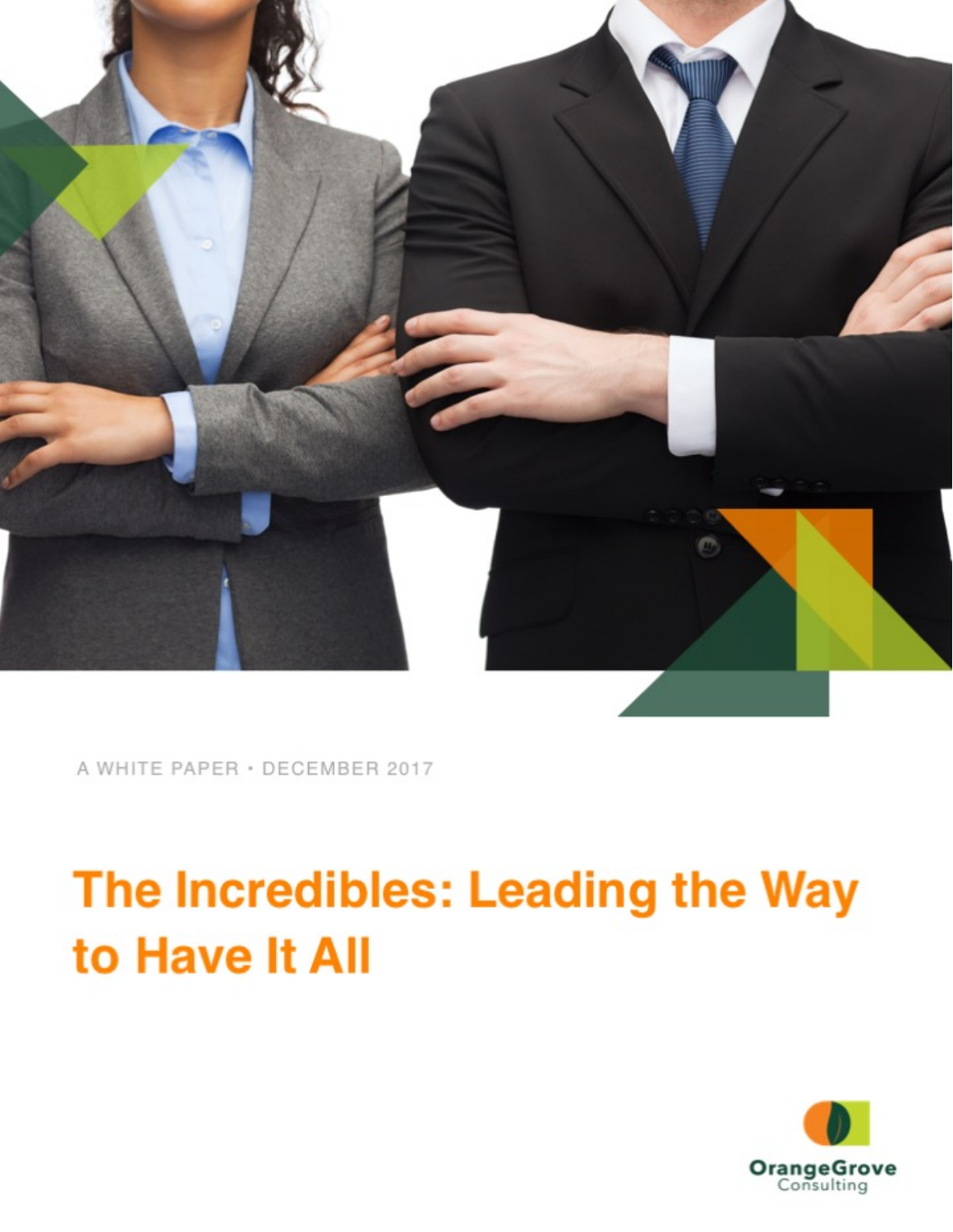### Orange Grove Consulting

Jessica DeGroot and Jodi Detjen

Copyright © 2017

831 Beacon St. Suite 131 Newton Centre, MA 02459

Visit our website at [www.orangegroveconsulting.com](http://www.orangegroveconsulting.com/)

The Incredibles: Leading the Way to Having It All © Third Path and Jodi Detjen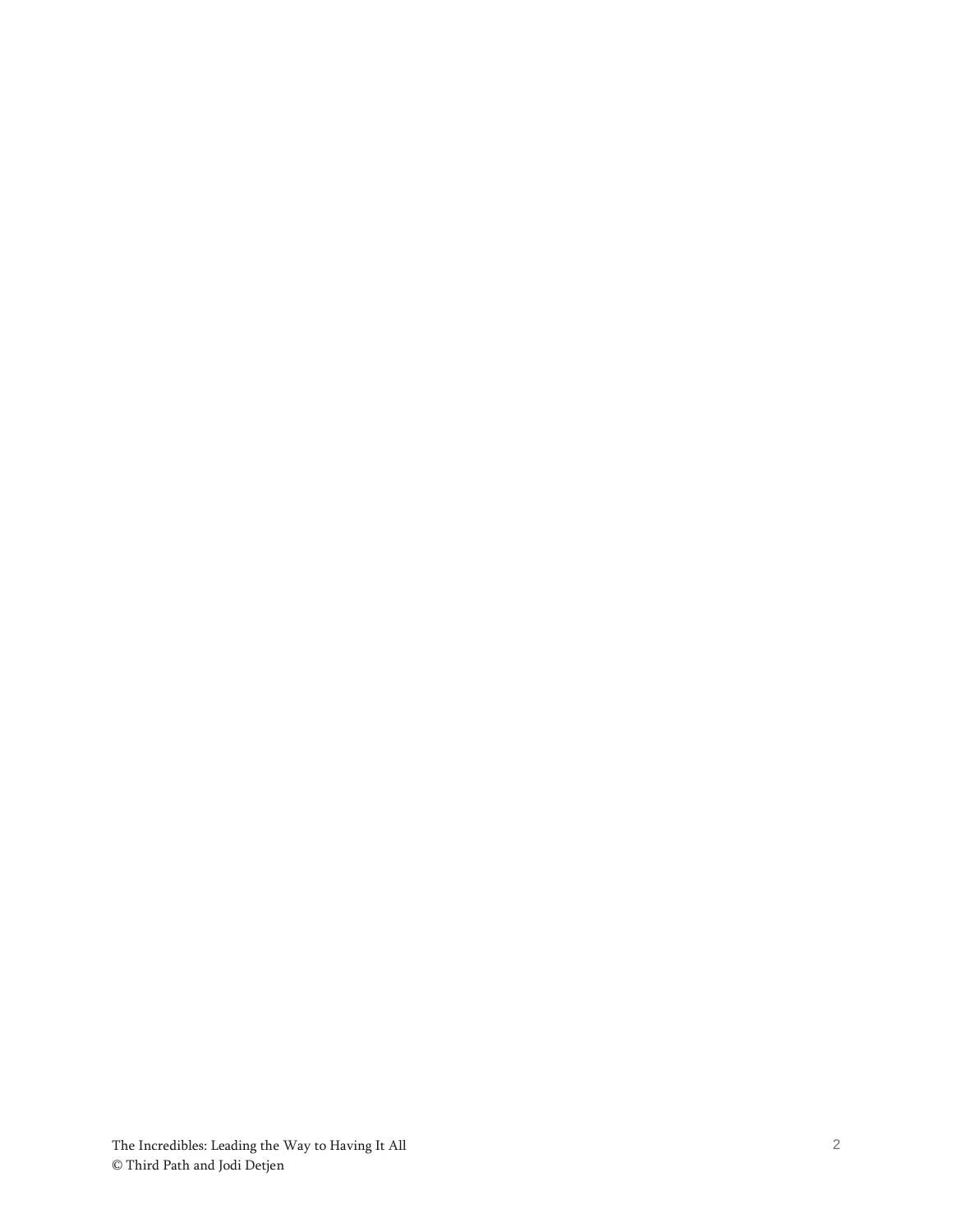## THE INCREDIBLES: LEADING THE WAY TO HAVING IT ALL

Meet Jane and Ted. Jane and Ted are successful partners at their law firms. They have families they see every night. They have employees who enjoy working for them. They feel on top of their workload – well at least some days. Other days, they don't feel quite as successful; some days in fact are quite challenging. But Jane and Ted have figured out a different approach to get where they are today. Through trial and error, they have figured out the skills it takes to rethink how to accomplish both their personal and work goals. Jane and Ted are what we call *integrated leaders*. To achieve this required practice, vision, and skill. These skills are not necessarily simple, but as we'll show below, they are all doable.

In the following pages, we'll introduce you to three real life Jane and Teds, lawyers who have sought to minimize what can feel like the "win-lose" equation of success at work and success in creating time for life. Instead of capitulating to the either/or choice of demanding work or an alternative career to make time for family, these three lawyers took the more challenging path of holding on to both their career and life goals while moving ahead to become equity partners – leaders who are also responsible for business development in their firms. We'll show you how this choice led to the development of 21<sup>st</sup> century leadership skills, skills that enables them to meet both their personal and professional objectives.

#### INTEGRATED LEADERSHIP TAKES SKILL

Integrated leaders like Jane and Ted use 21<sup>st</sup> century skills: a mix of skills that enable leaders to be more efficient and leverage relationships to help balance workloads. Leaders develop these skills through significant trial and error as they navigate the constantly changing landscape of work and home.

 $21<sup>st</sup>$  century skills are differentiators. The combination of being more efficient, increasing the level of interdependence, and setting effective boundaries is what makes integrated leaders so competent. In fact, it is their desire to live the 'and' of work and home that gives them the impetus to learn the skills required to achieve this balance.

These skills don't magically appear; Jane and Ted didn't just arrive in their leadership positions with these skills. It took the motivation to have both aspects in their lives to get them over the hurdles that arose along the way. And as you will see, not only have these skills benefited our heroes, they've also benefited their organizations.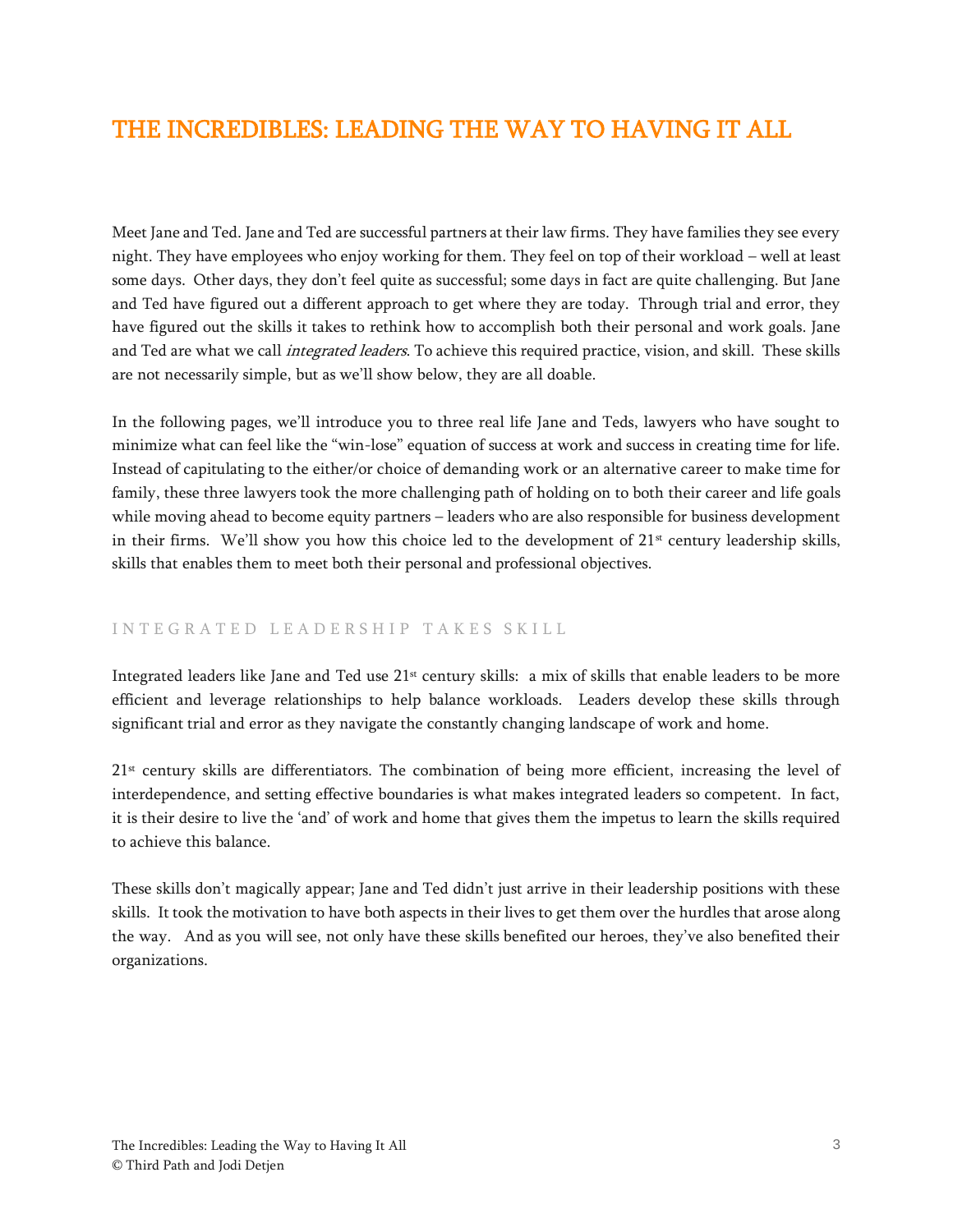#### 21 ST CENTURY SKILLS DEFINED

What are 21<sup>st</sup> Century Skills? From our work with integrated leaders, we've identified twelve essential professional skills that facilitate this effectiveness. They fall into two categories:

- 1. A desire to do more with less time thereby increasing efficiency. Efficiency is getting the 'right' things done in a timely matter.
- 2. Fostering cooperation and interdependence to develop others and collectively share the workload. Too often people get caught by a belief that they must do it all themselves. In contrast, 21<sup>st</sup> century leaders quickly learn that the key to their own work/life balance is developing interdependence to create an environment primed for collaboration.

| Understanding the 21 <sup>st</sup> century skill set: Do more with less time |                                       |                                                                                                                                                                                                                                                                                                                                                                                                                                                                                                                                                                                                                  |  |
|------------------------------------------------------------------------------|---------------------------------------|------------------------------------------------------------------------------------------------------------------------------------------------------------------------------------------------------------------------------------------------------------------------------------------------------------------------------------------------------------------------------------------------------------------------------------------------------------------------------------------------------------------------------------------------------------------------------------------------------------------|--|
| <b>Skill</b>                                                                 |                                       | <b>Definition</b>                                                                                                                                                                                                                                                                                                                                                                                                                                                                                                                                                                                                |  |
| 1.                                                                           | Self-<br>Discipline.<br>(fundamental) | An ability to focus on the present moment and get work done despite distractions.<br>It allows you to focus on your most important work, even if it isn't your favorite work.<br>It enabled these pioneers to keep on reaching for their goals, even when they<br>encountered challenges along the way. If you don't have self-discipline, you can ask<br>others to help hold you accountable.                                                                                                                                                                                                                   |  |
| 2.                                                                           | Plan and<br>prioritize.               | Deciding among competing priorities, finding win/win solutions wherever possible,<br>planning steps to achieve long term goals and identifying which short term goals<br>may have to be let go using objective criteria. Tradeoffs are inherent in senior level<br>jobs. One needs to understand and directly communicate these tradeoffs to those<br>involved, including spouse and children. Shifting from the short-term 'emergency<br>focus' prevalent today to a longer horizon allows one to move away from reaction<br>into responsiveness. It enables making investments today for longer term benefits. |  |
| 3.                                                                           | Anticipate<br>the future.             | Anticipating events that impact either life or work, planning long-term to manage<br>these events pro-actively, and balancing these plans with others on the team. It also<br>includes making those investments and setting up structures that can provide more<br>flexibility and be leveraged later such as taking time to build a practice so that one<br>can find win-win flexibility both internally and externally.                                                                                                                                                                                        |  |
| 4.                                                                           | Create quiet<br>focused work<br>time. | Scheduling specific times in one's calendar to enable reflection and to think more<br>strategically v. being hyper-focused on 'getting things done'. Quiet time is highly<br>creative and allows for rejuvenation, and contemplation. Requires the self-discipline<br>to not book this time with short-term 'urgencies' and to avoid checking<br>email/answering the phone. Building this time into employees' schedules fosters<br>motivation because they can increase control over how they use time.                                                                                                         |  |
| 5.                                                                           | Use<br>technology<br>strategically.   | Using technology as a means to pro-actively manage workflow. Provides flexibility<br>and accessibility through the use of an administrative assistant, voice mail and<br>email. Enables checking in at set times v. constantly. Allows for managing remotely<br>and sharing information across physical boundaries. Requires the ability to turn<br>technology off and create time at work or while working remotely for focused work<br>time with minimal disruptions.                                                                                                                                          |  |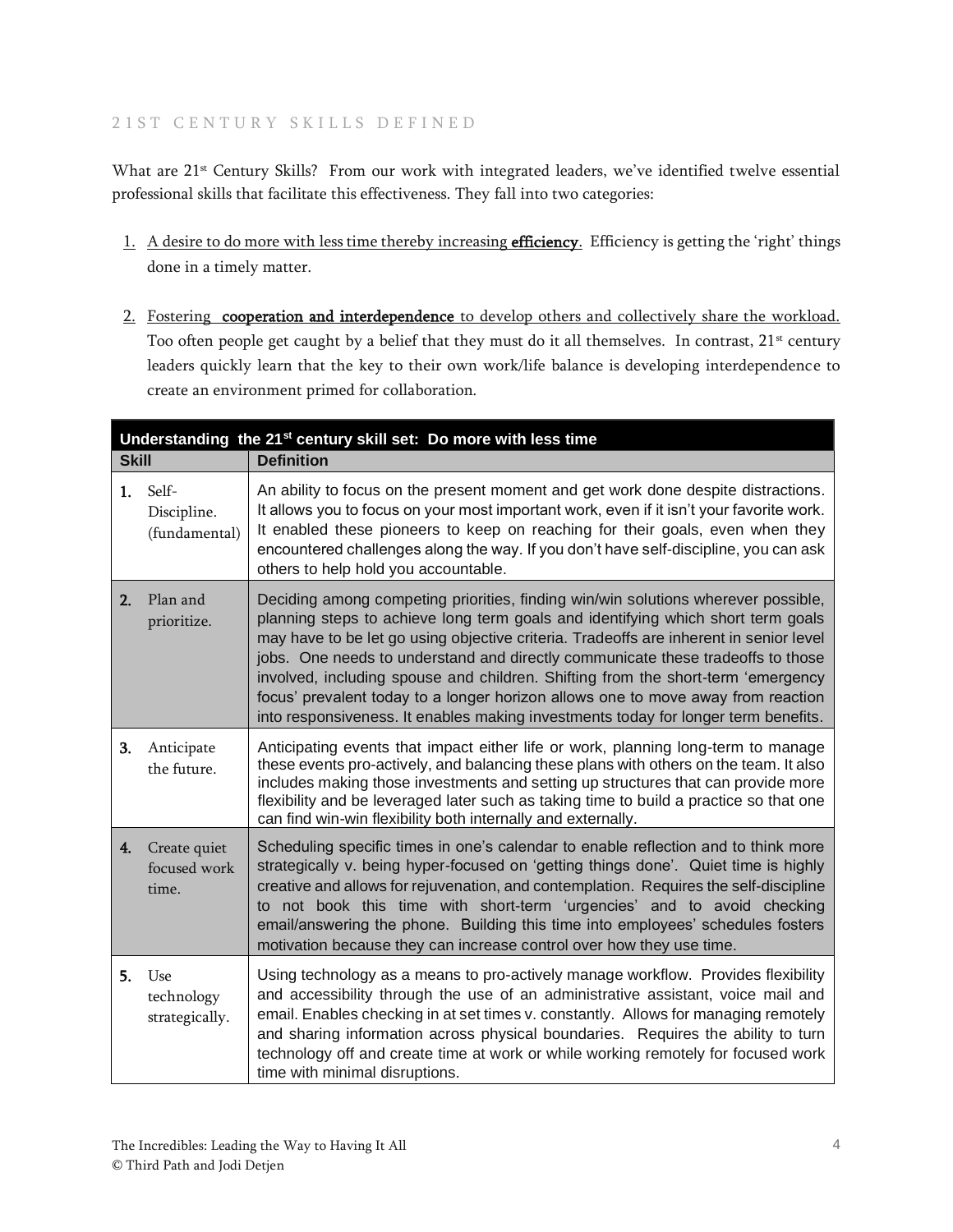| Understanding the 21 <sup>st</sup> century skill set: Increasing effectiveness by leveraging interdependence<br>and fostering cooperation |                                   |                                                                                                                                                                                                                                                                                                                                                                                                                                                                                                                                      |  |
|-------------------------------------------------------------------------------------------------------------------------------------------|-----------------------------------|--------------------------------------------------------------------------------------------------------------------------------------------------------------------------------------------------------------------------------------------------------------------------------------------------------------------------------------------------------------------------------------------------------------------------------------------------------------------------------------------------------------------------------------|--|
| <b>Skill</b>                                                                                                                              |                                   | <b>Definition</b>                                                                                                                                                                                                                                                                                                                                                                                                                                                                                                                    |  |
| 6.                                                                                                                                        | Set personal<br>boundaries.       | Defining clear boundaries by saying no, going slow and saying yes to the areas that one<br>can manage effectively. This is one of the most important but also challenging skills. It<br>requires one to be assertive and state one's own needs while also considering the needs<br>of the whole or thinking outside the box. It requires one to figure out how to get the<br>work done in other ways (leading to the skills of relationship).                                                                                        |  |
| 7.                                                                                                                                        | Build strong<br>relationships.    | Building an internal and external network of others that interdependently support each<br>other's work and life. Can be sounding boards for problem solving and support during<br>challenging periods. Relationships across the hierarchy provide options to get work done<br>effectively and offer opportunities for creative problem solving. Creates opportunities for<br>mentoring and role modeling of the skills. Requires one to move beyond the 'I need to<br>do it all myself' mentality and include others in the process. |  |
| 8.                                                                                                                                        | Create a sense<br>of reciprocity. | Mutual support greases the wheels. It enables one person to cover for another when an<br>unexpected issue arises. Creates a reinforcing loop creating stronger relationships based<br>on trust and helps to develop resilience within the organization as employees learn to<br>rely on each other. At home it enables one spouse to support the other during<br>challenging times.                                                                                                                                                  |  |
| 9.                                                                                                                                        | Develop<br>win-win<br>delegation. | Understanding the skills and areas of development for oneself and one's junior employees<br>enables effective delegation of work. Requires understanding of priorities, requirements,<br>and development goals. Done effectively, leaders have more time to focus on strategic<br>work they are uniquely qualified to do and offers an opportunity to develop the skills of<br>more junior employees. Requires an upfront time investment which yields significant<br>back-end, long-term benefits.                                  |  |
|                                                                                                                                           | 10. Manage<br>expectations.       | Defining performance, setting clear expectations, and ensuring that these are mutually<br>understood reduces unnecessary effort and the chance of over promising. Pro-active<br>expectation setting helps maintain a motivating environment and ensures that the 'right'<br>work is done in the 'right' amount of time. Reduces conflict by ensuring expectations are<br>understood clearly from the start of the task.                                                                                                              |  |
|                                                                                                                                           | 11. Be flexible.                  | Flexibility empowers others to meet expectations while being creative in how to achieve<br>the goal. Flexibility is mutual: it's a manager allowing for the unexpected personal issue<br>or it's the individual allowing for the late night client call. Flexibility allows the leader<br>to adjust mid-stream when expectations can't be met due to unforeseen situations. It<br>opens doors to new opportunities and new information.                                                                                              |  |
|                                                                                                                                           | 12. Set collective<br>boundaries. | Determining as a team the priorities, the essential requirements, the areas that can be<br>slowed down or ignored, and the areas that require more focus. Negotiating this across<br>and within the teams develops buy-in, reduces conflict, and builds relationship skills<br>within the team. Enables the team to work at a higher level of performance as they<br>enforce and reinforce the boundaries that have been collectively negotiated.                                                                                    |  |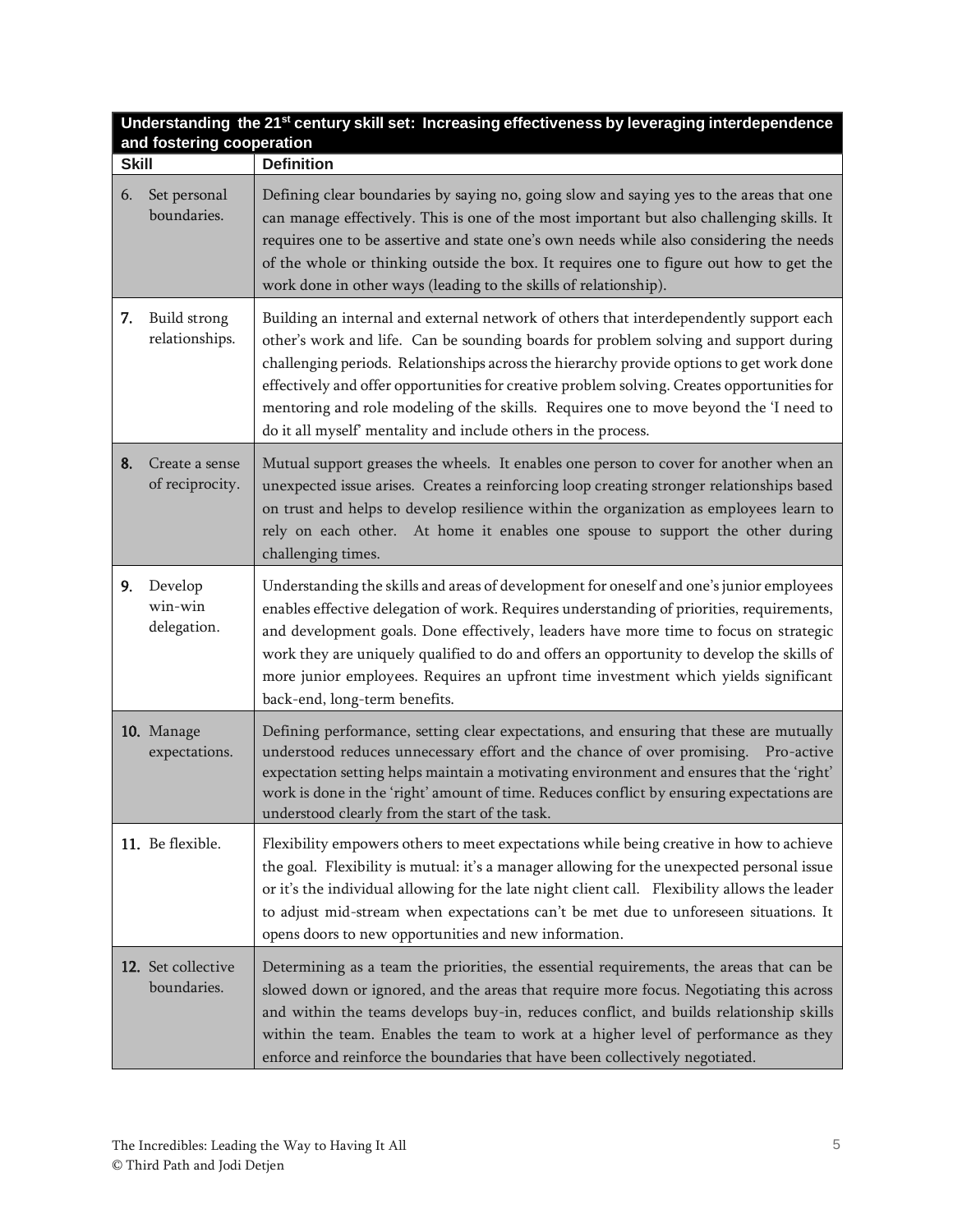Individuals develop these skills to achieve their own goals, but the business also benefits.

Take technology. Technology is an enabler. At face value, it helps one be available regardless of location and time and gives one greater control over work tasks – precisely the type of flexibility that increases job satisfaction.<sup>i</sup> But, it also involves 'finding the right balance to achieve optimal outcomes;'<sup>ii</sup> that is, one has to decide not to be 'on' 24/7 simply because the technology allows it. Integrated leaders decide when and how to use technology whether it's scheduling specific times to check email each day, or working from home one day a week to maximize efficiency. The space provided by strategic technology use allows leaders to be more responsive because they are not reacting but taking time to think, creating uninterrupted work time, and prioritizing the 'in box' thus creating better client outcomes.

Translate this to business benefit: Is it better to dictate when/where/how people work or build their skills in determining how best to reach their goals? When individuals learn how to make these decisions themselves, it develops skills in self-discipline, planning, prioritizing setting expectations and boundary setting.

These 12 skills are precisely the skills that make effective leaders. In fact, according to IBM's 2008 Global CEO Study, the Enterprise of the Future 'is home to visionary challengers – people who question assumptions and suggest radical, and what some might initially consider impractical, alternatives.'iii Integrated leaders are visionary challengers.

Our research shows that through the development of these  $21<sup>st</sup>$  century skills, both businesses and individuals benefit and create work/life balance on their own terms. Let's look at three examples of integrated leaders, all of whom are leaders who do business development alongside having a full life outside of work.

#### FORGING A NEW PATH

Meet Hannah. Hannah is the managing partner for a boutique law firm. Her husband has a career in music. Hannah and her husband are partners in creating a work-life balance that allows them both to be there for each other and their family. But they learned these lessons and built the supporting structures around them over time. Although Hannah's long term goals were to work while also being actively involved with her family, initially it required her to focus considerable time on her work as she built a new practice within her firm. Hannah also built relationships within her work and life to support her. After children arrived, Hannah's clarity about her family goals enabled her to negotiate an 80% workweek while she and her husband shared care for their child.

However, life never works in straight lines. Over time, this structure became burdensome and Hannah realized that even as an equity partner, her current firm was not going to support the growth of her niche practice. When an opportunity arose for the practice to be acquired, the transition enabled Hannah to once again recalibrate her expectations of work and over a period of time, enabled the new practice to expand while also moving towards her preferred family goals.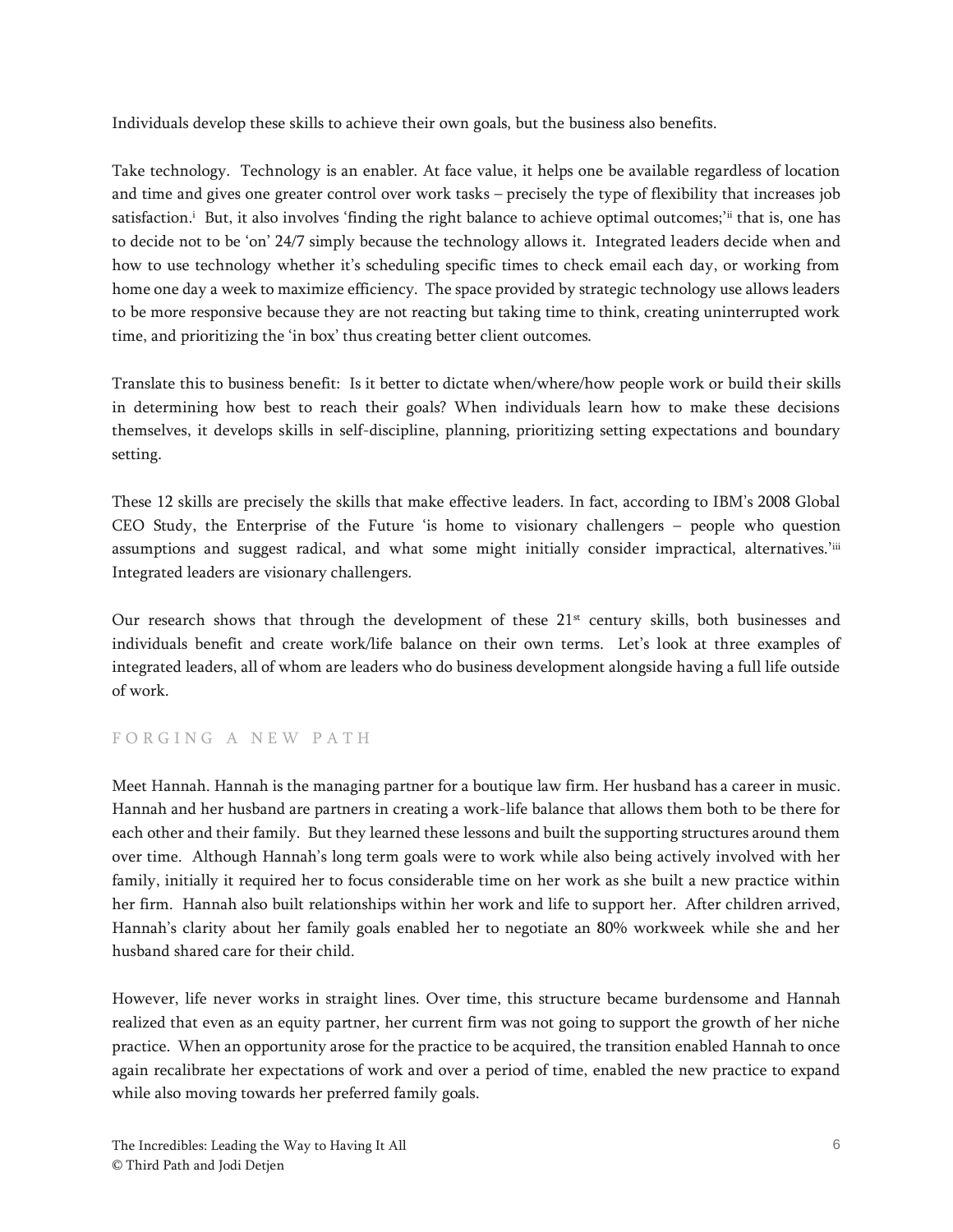Throughout this process, there was also reciprocity between Hannah and her husband. There were times when her husband picked up the slack when Hannah's work required more attention. There were times when those roles were reversed. The strength of the support between them gave them the ability to maximize flexibility and support each other. There were times when one of them simply had to prioritize work or family. But they never got side tracked from their longer term goals. In fact, now 3 years into her new practice, she is managing partner and she also takes turns with her husband being home afternoons to care for their children after school.

#### MAKING IT WORK

Meet Nina. Nina has a big job (equity partner in a large firm in the AMLAW 100). Her husband also has a demanding career as a doctor. Nina and her husband hired a nanny to help balance work and family, but they also took a team approach and equally shared responsibilities in the evenings and on weekends. Nina focused considerable time on work early in her career. However, as Nina puts it, 'a career is a continuum' and she and her husband learned to adapt as children and life came along with their careers.

One of the essential skills she developed was win-win delegation. Nina is an active delegator who builds strong relationships with the associates and partners to whom she delegates. Delegation takes up-front investment of training, mentoring and relationship-building to build the skills of others. But as Nina notes, the benefits 'keep coming back' and are 'so worth the costs.' Nina has realized benefits like staff development, an ability to get a lot done in a short space of time, the freedom to focus on more strategic aspects of the case, and the space to simply take some time off.

Nina learned to be respectful of her associates' time instead of assuming that the associate 'should' do the task simply because she asked. She created open communication including inquiring about the associate's availability and setting clear expectations about the work requirements.

In addition, Nina creatively broke down the task into appropriate parts to avoid unwanted duplication, ensure task completeness, and enable assignment of different levels of tasks to differently skilled lawyers. Nina often takes a large team to a client meeting, explaining the 'team' aspect of the work. The client sees higher quality work because the work is strengthened by the team aspects.

A key to Nina's success is approaching work not as an individual super star but instead as part of a team, where each member works together. Her firm's emphasis on teams and collaboration supports Nina's ability to be responsive to existing clients, delegate effectively and have energy for time outside of work.

#### LOOKS TRADITIONAL; ACTS RADICAL

Meet Kai. Kai is also an equity partner in a large firm with pressure to be in the AMLAW 100. Kai may look like many other partners: successful practice, stay-at-home spouse. But in reality, Kai acts quite radically. He gives weight to all aspects of his life and decides his priorities accordingly; that is, Kai's life is not all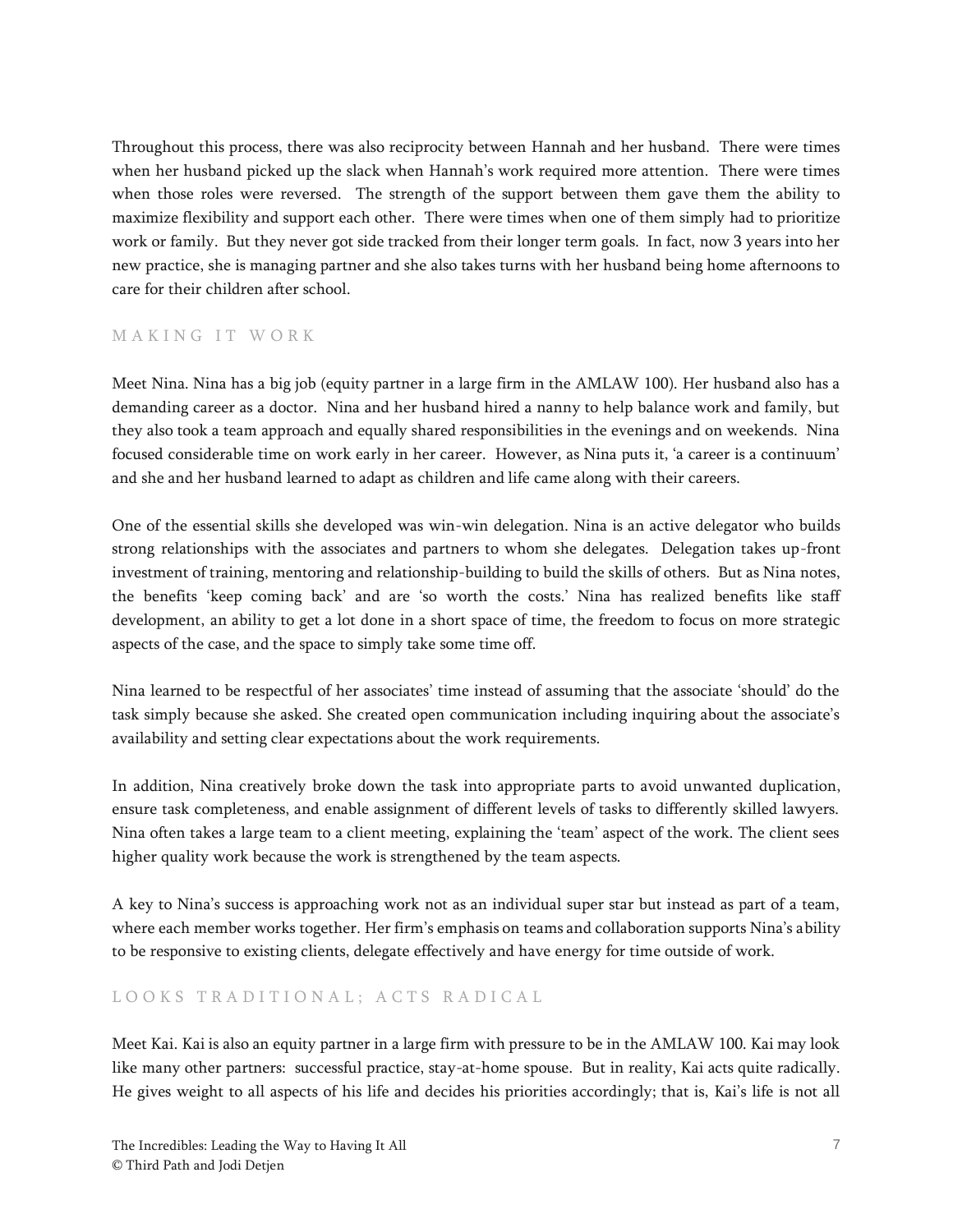work. He is the one who does the children's morning routine; he's a co-partner all weekend and is present for his family daily. Kai's committed to being there for his family when others have taken the easier path of letting work take over their lives.

Kai uses expectation and boundary setting to manage his work/life balance. Throughout his career, he has learned how to assertively set clear expectations about what he's willing and able to do while simultaneously being responsive. For example, if a client calls and says 'I need this report updated,' rather than ask 'by when,' Kai tells the client that he can have the report by the next morning, a time that is achievable. Consider it from the client's view: Kai has said 'yes' to the request and when he'll meet the client request. Rather than drop everything and re-prioritize, Kai determines what, when, and where. The client now knows when they can expect their report and feels that Kai has been responsive. A win/win. Kai manages his own workload and the client gets his/her needs met.

This approach has helped Kai build interdependent relationships enabling him to be successful at his work and in his life balance. For example, a conversation with a mentor gave him insight about his passion in helping more junior associates find their way. Relationships built across his career allow him to have multiple perspectives and flexibility as he works for a variety of other partners. The relationships help build his leadership skills as he has learned to work with many different work styles. They have also often led to business development. The connections made internally and externally to the firm open up new understanding and opportunities for finding ways to balance his desire to be with his family more and be successful at work.

What do you notice about all these stories? In each case, the individual goal of living a full, balanced life, led to creative experiments helping them develop 21<sup>st</sup> century skills. Over time they learned how to be responsive to clients, develop new business, delegate effectively and have time and energy for their lives outside of work.

Each solution was different. In particular, Hannah's solution in a small firm was different than Nina and Kai's. But each story shared the same important thread: an unwavering commitment to their lives outside of work.

Emulating the incredible lives of Hannah, Nina, and Kai is possible. Thanks to these integrated leaders who are showing us the way, there is a growing understanding of how it can be done. You too can create the environment that enables you to reach your life goals by developing the skills to create a more collaborative and effective workplace. Doing so may not just benefit you, it may also benefit your workplace.

<sup>i</sup> Golden, Timothy D, Applying Technology to work: toward a better understanding of telework. Organization Management Journal; Winter2009, Vol. 6 Issue 4, p241-250